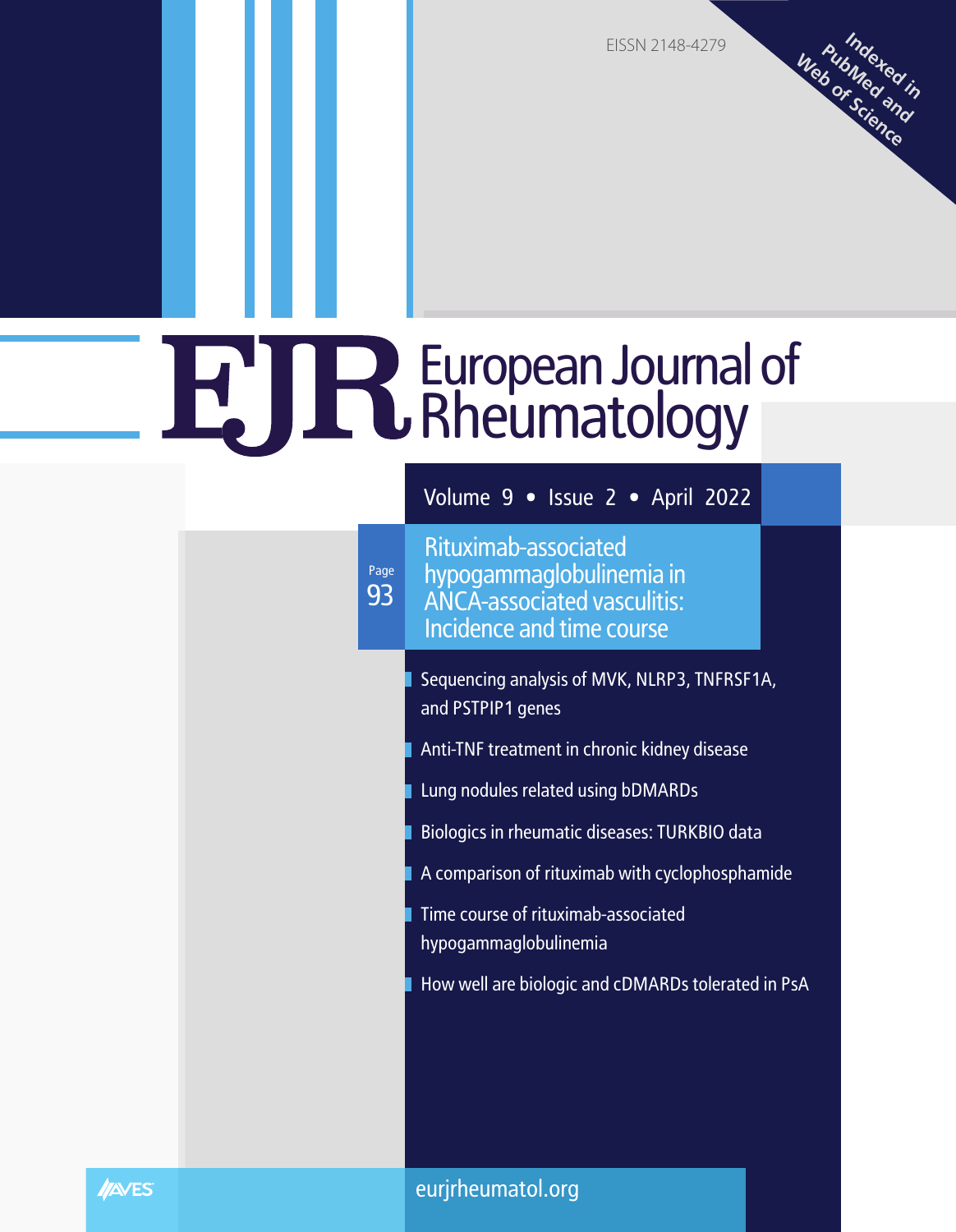#### Editor in Chief

George C. Tsokos

Division of Rheumatology, Beth Israel Deaconess Medical Center, Harvard Medical School, Boston, Massachusetts, USA

#### Managing Editor

Ahmet Mesut Onat Department of Rheumatology, Gaziantep Medical Park Hospital, Gaziantep, Turkey

#### Associate Editors

Xenofon Baraliakos

Department of Rheumatology, Ruhr-University Bochum, Bochum, Germany

#### Hèctor Corominas

Servei de Reumatologia, Hospital Universitari de la Santa Creu i Sant Pau, Barcelona, Catalonia, Spain

#### Guo-Min Deng

Department of Rheumatology, Union Hospital Affiliated to Tongji Medical College, Huazhong University of Science and Technology, Wuhan, China

#### Christian Hedrich

Department of Women's and Children's Health, Institute of Translational Medicine, University of Liverpool School of Life Sciences, Liverpool, UK. Department of Paediatric Rheumatology, Alder Hey Children's NHS Foundation Trust Hospital, Liverpool, UK

#### Bünyamin Kısacık

Department of Rheumatology, Gaziantep Medical Park Hospital, Gaziantep, Turkey

#### Seung-Ki Kwok

Seoul St. Mary's Hospital, The Catholic University of Korea, Seoul, Korea

#### Vasileios C. Kyttaris

Division of Rheumatology, Beth Israel Deaconess Medical Center and Harvard Medical School, Boston, MA, USA

#### Roger A. Levy

Department of Rheumatology, The State University of Rio de Janeiro, Rio De Janeiro, Brazil

#### Stmatis-Nick Liossis

Division of Rheumatology, University of Patras School of Medicine, Patras University Hospital, Patras, Greece

#### Pierre Miossec

Department of Immunology and Rheumatology, Edouard Herriot Hospital, Lyon, France

#### Κonstantinos M. Parperis

Division of Rheumatology, Department of Medicine, University of Cyprus School of Medicine, Nicosia, Cyprus

#### Carlo Perricone

Rheumatology, Dipartimento di Medicina, University of Perugia, Perugia, Umbria, Italy

#### İsmail Sarı

Department of Rheumatology, Dokuz Eylül University School of Medicine, İzmir, Turkey

#### Amr H. Sawalha

Division of Rheumatology, Department of Pediatrics, Children's Hospital of Pittsburgh, University of Pittsburgh, Pittsburgh, PA, USA

#### Amir Sharabi

Division of Rheumatology, Beth Israel Deaconess Medical Center, Harvard Medical School, Boston, MA, USA; Department of Clinical Immunology, Tel Aviv University Sackler Faculty of Medicine, Tel Aviv, Israel

#### Statistical Editor

#### İlker Ercan

Department of Biostatistics, Uludağ University School of Medicine, Bursa, Turkey

#### Owner and Responsible Manager

Ahmet Mesut Onat

Professor in Rheumatology

Finance Coordinator Elif YILDIZ ÇELİK

Contact Address: Büyükdere Cad. No: 105/9 34394 Şişli, İstanbul Phone: +90 212 217 17 00 E-mail : info@avesyayincilik.com

**INNES** 

#### İbrahim KARA General Manager Ali ŞAHİN

Founder

Publishing Director İrem SOYSAL

Editor Gizem KAYAN TEKAÜT Publication Coordinators Arzu ARI Deniz KAYA Bahar ALBAYRAK Gamze BİLGEN Irmak BERBEROĞLU Alara ERGİN Ebru BOZ

Web Coordinator Sinem Fehime KOZ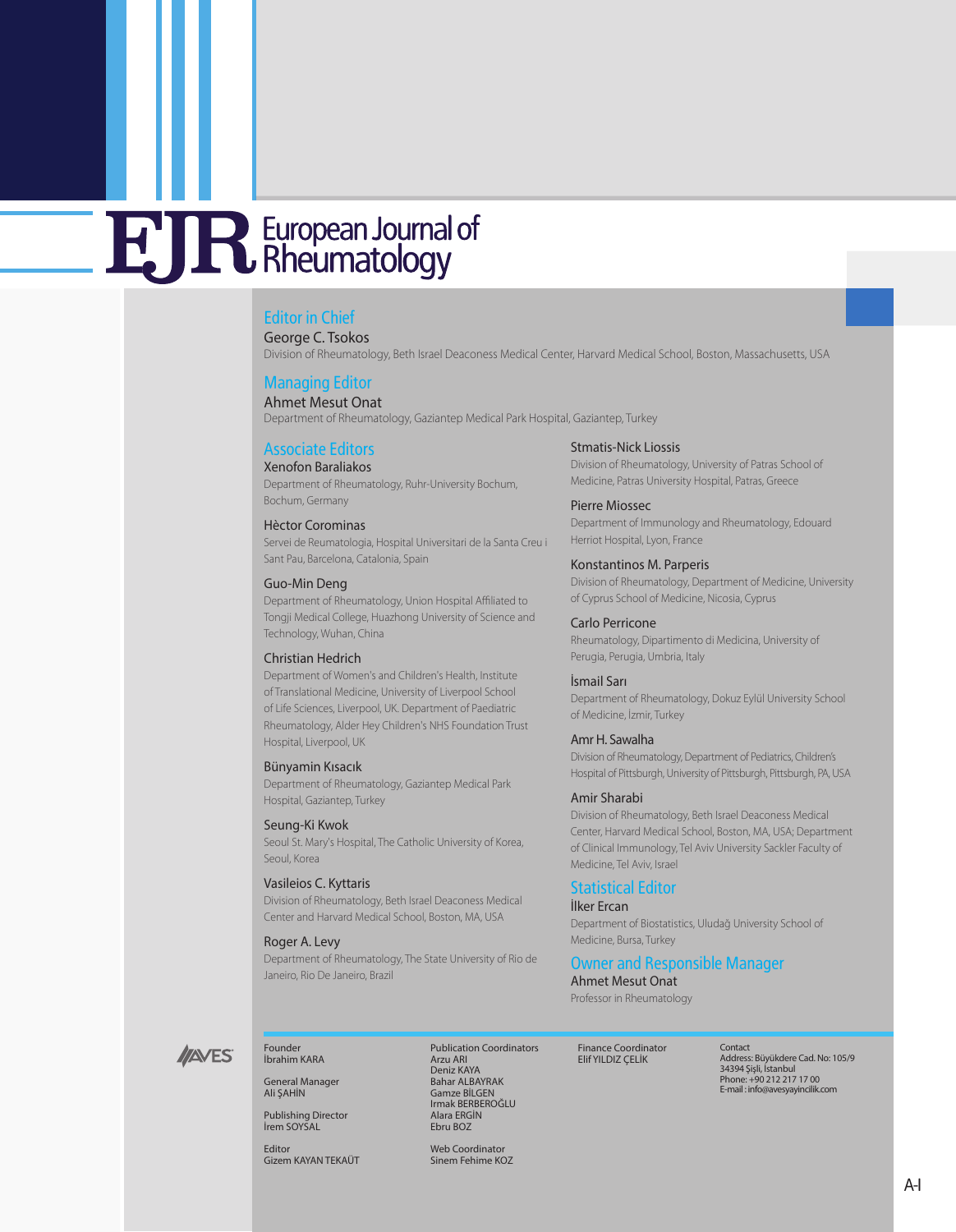#### Editorial Board

#### Julian Ambrus

Division of Allergy, Immunology and Rheumatology, Buffalo School of Medicine, Buffalo, NY, USA

Iannis Adamopoulos Division of Rheumatology, Allergy and Clinical Immunology, University of California Davis School of Medicine, California, USA

#### Nurullah Akkoç

Division of Rheumatology and Immunulogy, Department of Internal Medicine, Dokuz Eylul University School of Medicine, İzmir, Turkey

Sibel Zehra Aydın

Division of Rheumatology, Ottawa University School of Medicine, Ottawa, Canada Ernest Brahn

Department of Rheumatology, UCLA School of Medicine, CA, USA

Dimitrios Boumpas Department of Internal Medicine and Rhematology, Clinical Immunulogy and Allergy, University of Crete, Crete, Greece

Juan Jesus Gomez Reino Carnata Division of Rheumatology, Department of Medicine, Hospital Clinico Universitario, Choupana, Santiago de Compostela, Spain

David D Cruz Louise Coote Lupus Unit, St Thomas' Hospital, London, UK

Haner Direskeneli Department of Rheumatology, Pendik Training and Research Hospital, Marmara University, İstanbul, Turkey

Paul Emery Leeds Institute of Rheumatic and Musculoskeletal Medicine, University of Leeds, Leeds, UK

Doruk Erkan Department of Rheumatology, Hospital for Special Surgery, New York, NY, USA

Eugen Feist Department of Rheumatology, Cooperation Partner of the Otto-von-Guericke University, Magdeburg, Germany

Cem Gabay Division of Rheumatology, Geneva University Hospitals, Geneva, Italy

Francessco Del Galdo Leeds İnstitiute of Rheumatic and Musculoskelatal Medicine, Leeds University, Leeds, UK

Conchi Castillo Gallego Department of Rheumatology, Hospital Universitario La Paz, Madrid, Spain

Tamer A. Gheita

Department of Rheumatology, Cairo University School of Medicine, Giza, Egypty Allan Gibofsky

Clinic of Rheumatology, Hospital for Special Surgery, New York, NY, USA

Dennis Mc Gonagle Leeds Institiute of Rheumatic and Musculoskelatal Medicine, Leeds University, Leeds, UK

Vedat Hamuryudan

Division of Rheumatology, Depertmant of Internal Medicine, İstanbul University School of Medicine, İstanbul, Turkey

Nicholas Manolios

Department of Rheumatology, Westmead Hospital, Sydney, Australia Hilal Maradit Kremers

Department of Health Sciences Research, Collage of Medicine, Mayo Clinic, Minnesota, USA

#### Marco Mattuci-Cerinic

Department of Experimental and Clinical Medicine, Division of Rheumatology AOUC, University of Florence, Florence, Italy

Pier Luigi Meroni Department of Rheumatology, University of Milan Clinical Sciences and Community Health, Milan, Italy

Devyani Misra Division of Gerontology and Rheumatology, Beth Israel Deaconess Medical Center, Harvard Medical School, Boston, Massachusetts,

USA Peter Nash

Physician And Rheumatologist, University Of Queensland School of Medicine, Brisbane, QLD, Australia

Seza Özen Division of Pediatric Rheumatology, Department of Child Health and Diseases, Hacettepe University School of Medicine, Ankara, Turkey

Antonio Gonzales Martinez Pedroya Division of Rheumatology, Department of Medicine, Hospital Clinico Universitario, Choupana, Santiago de Compostela, Spain

Claus Rasmussen Department of Bioscience, Aarhus University, Aarhus, Denmark Carlo Salvarani Servizio di Reumatologia, Azienda Ospedaliera Arcispedale S. Maria

Nancy Ann Shadick Division of Rheumatology, Brigham and Women's Hospital, Harvard Medical School, Boston, USA

Yehuda Shoenfeld Zabludowicz Center for Autoimmune Diseases, Sheba Medical Center, Sackler Faculty of Medicine, Tel-Aviv University, Tel-Aviv, Israel

Sekib Sokolovic Clinic for Heart Diseases and Rheumatism, Clinical Center of University of Sarajevo, Sarajevo, Bosnia and Herzegovina

Isaac Ely Stillman Department of Pathology and Cancer Research Institute, Beth Israel Deaconess Medical Center, Harvard Medical School, Boston, Massachusetts, USA

John H. Stone Massachusetts General Hospital Rheumatology Unit, Harvard Medical School, Boston, MA

Elias Toub i Division of Allergy and Clinical Immunology, Bnai Zion Medical Center, Haifa, Israel

Konstantinos Tselios

Nuova, Emilia, Italy

Centre for Prognosis Studies in the Rheumatic Diseases, Toronto Western Hospital, University Health Network, Toronto, ON, Canada

Panayiotis Vlachoyiannopoulos

National and Kapodistrian University of Athens, Athens, Greece Alvin Wells

Board-certified Rheumatologist Director, Rheumatology and Immunotherapy Center, Franklin, WI, USA

Hasan Yazıcı

Department of Rheumatology, İstanbul University School of Medicine, İstanbul, Turkey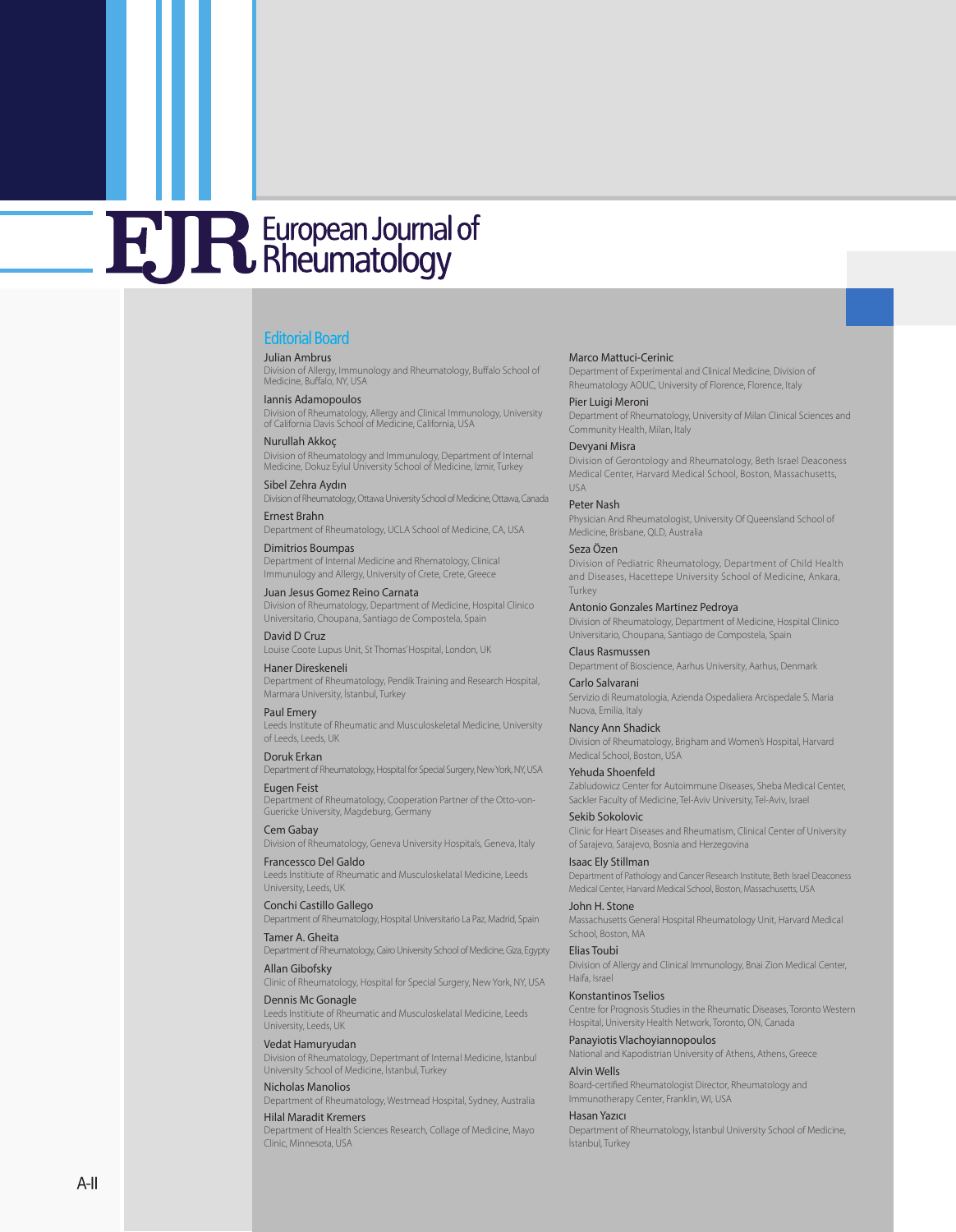### AIMS AND SCOPE

European Journal of Rheumatology (Eur J Rheumatol) is an international, open access peer reviewed journal committed to promoting the highest standards of scientific exchange and education. The journal is published quarterly on January, April, July and October.

The aim of the European Journal of Rheumatology is to cover various aspects of rheumatology for its readers, encompassing the spectrum of diseases with arthritis, musculoskeletal conditions, autoinflammatory diseases, connective tissue disorders, osteoporosis, translational research, the latest therapies and treatment programs. European Journal of Rheumatology publishes original articles, invited reviews, case based reviews, letters to the editor and images in rheumatology. The publication language of the journal is English.

The journal's target audience includes academicians, practitioners, specialists and students from all disciplines of rheumatology.

European Journal of Rheumatology adheres to the principles outlined by the guidelines of ICMJE, WAME, EASE and COPE.

European Journal of Rheumatology is currently indexed in PubMed Central, Web of Science-Emerging Sources Citation Index, EBSCO and CINAHL, and Gale.

All published content of the European Journal of Rheumatology is available online at eurjrheumatol.org, free of charge.

Statements or opinions expressed in the manuscripts published in the European Journal of Rheumatology reflect the views of the author(s) and not the opinions of the editors, the editorial board and the publisher; the editors, the editorial board and the publisher disclaim any responsibility or liability for such materials.

European Journal of Rheumatology is an open access publication and the journal's publication model is based on Budapest Open Access Initiative (BOAI) declaration. Journal's archive is available online, free of charge at eurjrheumatol. org. European Journal of Rheumatology content is licensed under a Creative Commons Attribution-NonCommercial 4.0 International License.



Reprint requests and requests concerning advertising should be addressed to the publisher;

Publisher: AVES Address: Büyükdere Cad. 105/9 34394 Şişli, İstanbul, Turkey Phone: +90 212 217 17 00 e-mail: info@avesyayincilik.com avesyayincilik.com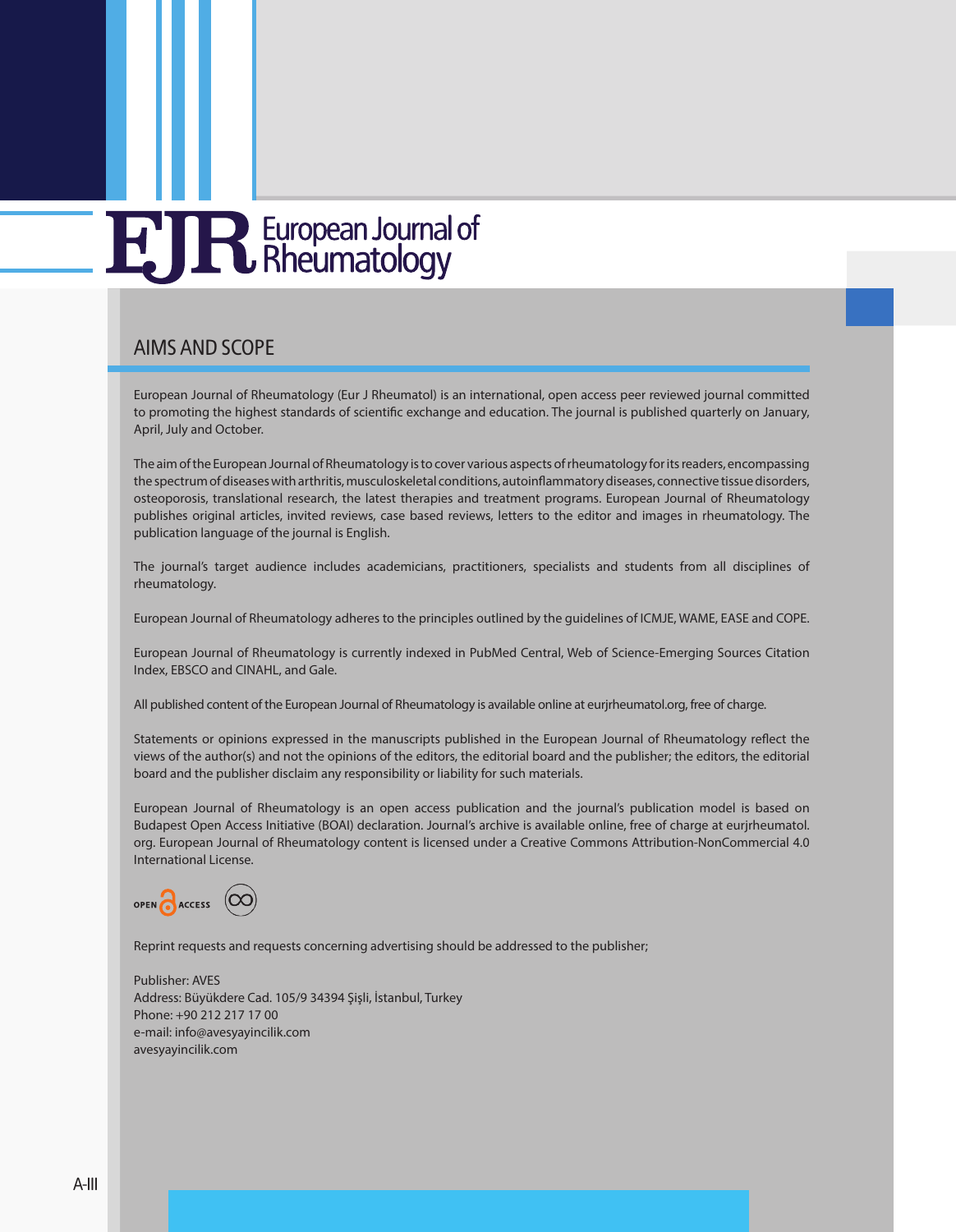### INSTRUCTIONS TO AUTHORS

European Journal of Rheumatology (Eur J Rheumatol) is an international, open access, peer reviewed journal committed to promoting the highest standards of scientific exchange and education. The journal is published quarterly on January, April, July and October.

The journal covers various aspects of rheumatology for its readers, encompassing the spectrum of diseases with arthritis, musculoskeletal conditions, autoinflammatory diseases, connective tissue disorders, osteoporosis, translational research, the latest therapies and treatment programs. European Journal of Rheumatology publishes original articles, invited reviews, case reports, letters to the editor and images in rheumatology. The publication language of the journal is English.

The editorial and publication processes of the journal are shaped in accordance with the guidelines of the International Council of Medical Journal Editors [\(ICMJE\)](http://www.icmje.org/), the World Association of Medical Editors ([WAME\)](http://www.wame.org/), the Council of Science Editors [\(CSE\)](http://www.councilscienceeditors.org/), the Committee on Publication Ethics [\(COPE\)](http://publicationethics.org/), the European Association of Science Editors ([EASE](http://www.ease.org.uk/)), and National Information Standards Organization ([NISO](http://www.niso.org/home/)). The journal conforms to the Principles of Transparency and Best Practice in Scholarly Publishing (doaj.org/bestpractice).

Originality, high scientific quality, and citation potential are the most important criteria for a manuscript to be accepted for publication. Manuscripts submitted for evaluation should not have been previously presented or already published in an electronic or printed medium. The journal should be informed of manuscripts that have been submitted to another journal for evaluation and rejected for publication. The submission of previous reviewer reports will expedite the evaluation process. Manuscripts that have been presented in a meeting should be submitted with detailed information on the organization, including the name, date, and location of the organization.

Manuscripts submitted to European Journal of Rheumatology will go through a double-blind peer-review process. Each submission will be reviewed by at least two external, independent peer reviewers who are experts in their fields in order to ensure an unbiased evaluation process. The editorial board will invite an external and independent editor to manage the evaluation processes of manuscripts submitted by editors or by the editorial board members of the journal. The Editor in Chief is the final authority in the decision-making process for all submissions.

An approval of research protocols by the Ethics Committee in accordance with international agreements (World Medical Association Declaration of Helsinki "Ethical Principles for Medical Research Involving Human Subjects," amended in October 2013, [www.wma.](http://www.wma.net) [net](http://www.wma.net)) is required for experimental, clinical, and drug studies and for some case reports. If required, ethics committee reports or an equivalent official document will be requested from the authors. For manuscripts concerning experimental research on humans, a statement should be included that shows that written informed consent of patients and volunteers was obtained following a detailed explanation of the procedures that they may undergo. For studies carried out on animals, the measures taken to prevent pain and suffering of the animals should be stated clearly. Information on patient consent, the name of the ethics committee, and the ethics committee approval number should also be stated in the Materials and Methods section of the manuscript. It is the authors' responsibility to carefully protect the patients' anonymity. For photographs that may reveal the identity of the patients, signed releases of the patient or of their legal representative should be enclosed.

All submissions are screened by a similarity detection software [\(iThenticate](http://www.ithenticate.com/) by [CrossCheck](http://www.crossref.org/crosscheck/index.html)).

In the event of alleged or suspected research misconduct, e.g., plagiarism, citation manipulation, and data falsification/fabrication, the Editorial Board will follow and act in accordance with [COPE](http://publicationethics.org/) guidelines.

Each individual listed as an author should fulfill the authorship criteria recommended by the International Committee of Medical Journal Editors

[\(ICMJE - www.icmje.org\)](http://www.icmje.org/). The ICMJE recommends that authorship be based on the following 4 criteria:

- 1. Substantial contributions to the conception or design of the work; or the acquisition, analysis, or interpretation of data for the work; AND
- 2. Drafting the work or revising it critically for important intellectual content; AND
- Final approval of the version to be published; AND
- 4. Agreement to be accountable for all aspects of the work in ensuring that questions related to the accuracy or integrity of any part of the work are appropriately investigated and resolved.

In addition to being accountable for the parts of the work he/she has done, an author should be able to identify which co-authors are responsible for specific other parts of the work. In addition, authors should have confidence in the integrity of the contributions of their co-authors.

All those designated as authors should meet all four criteria for authorship, and all who meet the four criteria should be identified as authors. Those who do not meet all four criteria should be acknowledged in the title page of the manuscript.

European Journal of Rheumatology requires corresponding authors to submit a signed and scanned version of the authorship contribution form (available for download through [www.eur](http://www.eurjrheumatol.org/)[jrheumatol.org](http://www.eurjrheumatol.org/) during the initial submission process in order to act appropriately on authorship rights and to prevent ghost or honorary authorship. If the editorial board suspects a case of "gift authorship," the submission will be rejected without further review. As part of the submission of the manuscript, the corresponding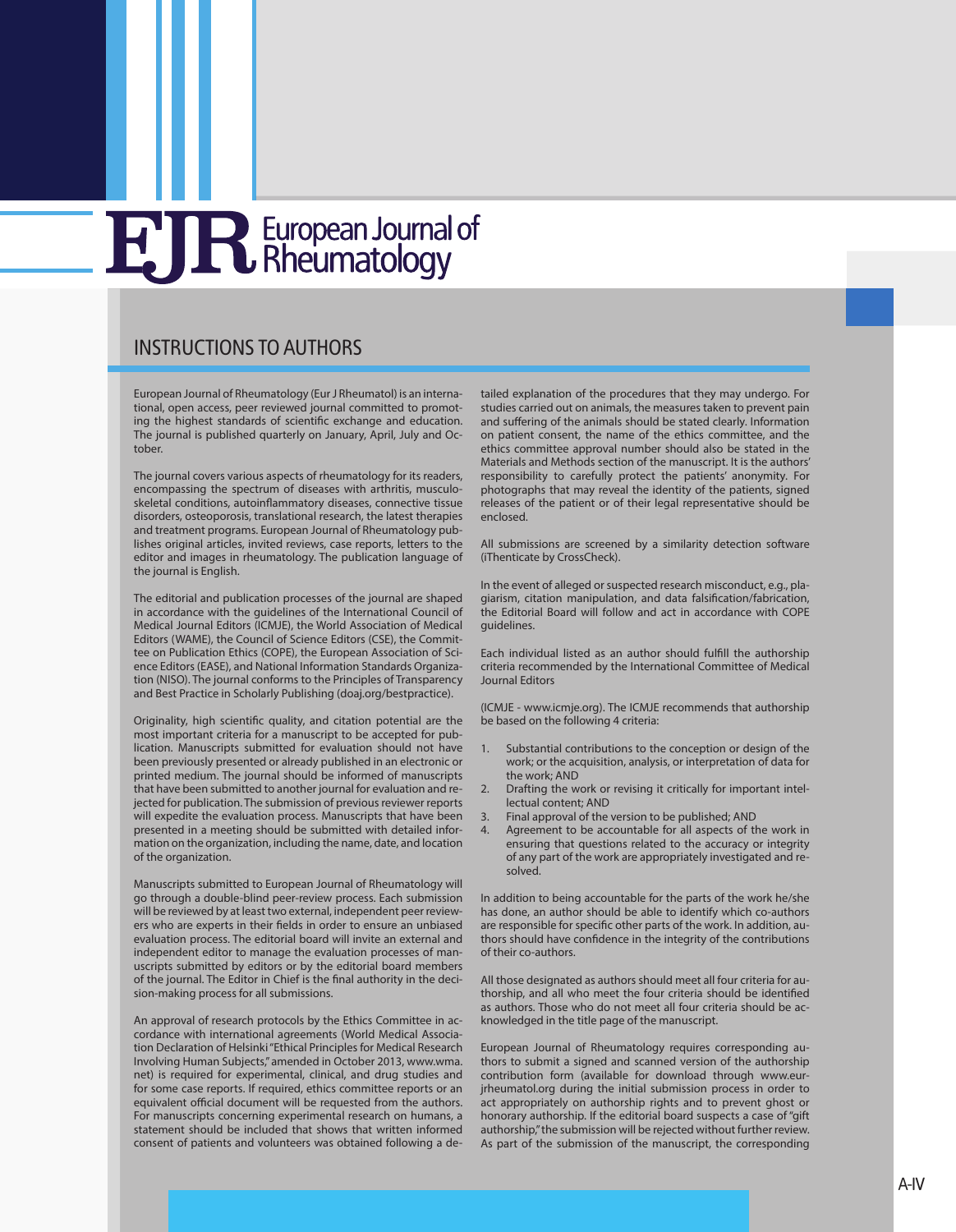author should also send a short statement declaring that he/she accepts to undertake all the responsibility for authorship during the submission and review stages of the manuscript.

European Journal of Rheumatology requires and encourages the authors and the individuals involved in the evaluation process of submitted manuscripts to disclose any existing or potential conflicts of interests, including financial, consultant, and institutional, that might lead to potential bias or a conflict of interest. Any financial grants or other support received for a submitted study from individuals or institutions should be disclosed to the Editorial Board. To disclose a potential conflict of interest, the ICMJE Potential Conflict of Interest Disclosure Form should be filled in and submitted by all contributing authors. Cases of a potential conflict of interest of the editors, authors, or reviewers are resolved by the journal's Editorial Board within the scope of COPE and ICMJE guidelines.

The Editorial Board of the journal handles all appeal and complaint cases within the scope of COPE guidelines. In such cases, authors should get in direct contact with the editorial office regarding their appeals and complaints. When needed, an ombudsperson may be assigned to resolve cases that cannot be resolved internally. The Editor in Chief is the final authority in the decision-making process for all appeals and complaints.

European Journal of Rheumatology requires each submission to be accompanied by a Copyright License Agreement (available for download http://www.eurjrheumatol.org). When using previously published content, including figures, tables, or any other material in both print and electronic formats, authors must obtain permission from the copyright holder. Legal, financial and criminal liabilities in this regard belong to the author(s). By signing the Copyright License Agreement, authors agree that the article, if accepted for publication by the European Journal of Rheumatology, will be licensed under a Creative Commons Attribution-Non Commercial 4.0 International License (CC-BY-NC).

Statements or opinions expressed in the manuscripts published in European Journal of Rheumatology reflect the views of the author(s) and not the opinions of the editors, the editorial board, or the publisher; the editors, the editorial board, and the publisher disclaim any responsibility or liability for such materials. The final responsibility in regard to the published content rests with the authors.

#### **Preprint**

European Journal of Rheumatology does not consider preprint publications as prior publication. In other words, authors are allowed to present and discuss their findings on a non-commercial preprint server before submission to a journal.

Authors must provide the journal with the pre-print server deposition of their article accompanying its DOI during initial submission.

If the article is published in the European Journal of Rheumatology, it is the responsibility of the authors to update the archived preprint and link it to the published version of the article.

#### **MANUSCRIPT PREPARATION**

The manuscripts should be prepared in accordance with ICM-JE-Recommendations for the Conduct, Reporting, Editing, and Publication of Scholarly Work in Medical Journals ([updated in](http://www.icmje.org/icmje-recommendations.pdf) [December 2019 - http://www.icmje.org/icmje-recommendations.](http://www.icmje.org/icmje-recommendations.pdf) [pdf\)](http://www.icmje.org/icmje-recommendations.pdf). Authors are required to prepare manuscripts in accordance with the [CONSORT g](http://www.consort-statement.org/)uidelines for randomized research studies, [STROBE g](http://www.strobe-statement.org/index.php?id=strobe-home)uidelines for observational original research studies, [STARD g](http://www.equator-network.org/reporting-guidelines/stard/)uidelines for studies on diagnostic accuracy, [PRISMA](http://www.prisma-statement.org/) guidelines for systematic reviews and meta-analysis, ARRIVE guidelines for experimental animal studies, and [TREND](http://www.cdc.gov/trendstatement/) guidelines for non-randomized public behaviour.

Manuscripts can only be submitted through the journal's online manuscript submission and evaluation system, available at [www.](http://www.eurjrheumatol.org) [eurjrheumatol.org](http://www.eurjrheumatol.org). Manuscripts submitted via any other medium will not be evaluated.

Manuscripts submitted to the journal will first go through a technical evaluation process where the editorial office staff will ensure that the manuscript has been prepared and submitted in accordance with the journal's guidelines. Submissions that do not conform to the journal's guidelines will be returned to the submitting author with technical correction requests.

Authors are required to submit the following:

- Copyright Agreement and Acknowledgement of Authorship Form, and
- ICMJE Potential Conflict of Interest Disclosure Form (should be filled in by all contributing authors)

during the initial submission. These forms are available for download at [www.eurjrheumatol.org](http://www.eurjrheumatol.org).

#### **Preparation of the Manuscript**

Title page: A separate title page should be submitted with all submissions and this page should include:

- The full title of the manuscript as well as a short title (running head) of no more than 50 characters,
- Name(s), affiliations, and highest academic degree(s) of the author(s),
- Grant information and detailed information on the other sources of support,
- Name, address, telephone (including the mobile phone number) and fax numbers, and email address of the corresponding author,
- Acknowledgment of the individuals who contributed to the preparation of the manuscript but who do not fulfil the authorship criteria.

**Abstract**: An abstract should be submitted with all submissions except for Letters to the Editor. The abstract of Original Articles should be structured with subheadings (Objective, Methods, Results, and Conclusion). Please check Table 1 below for word count specifications.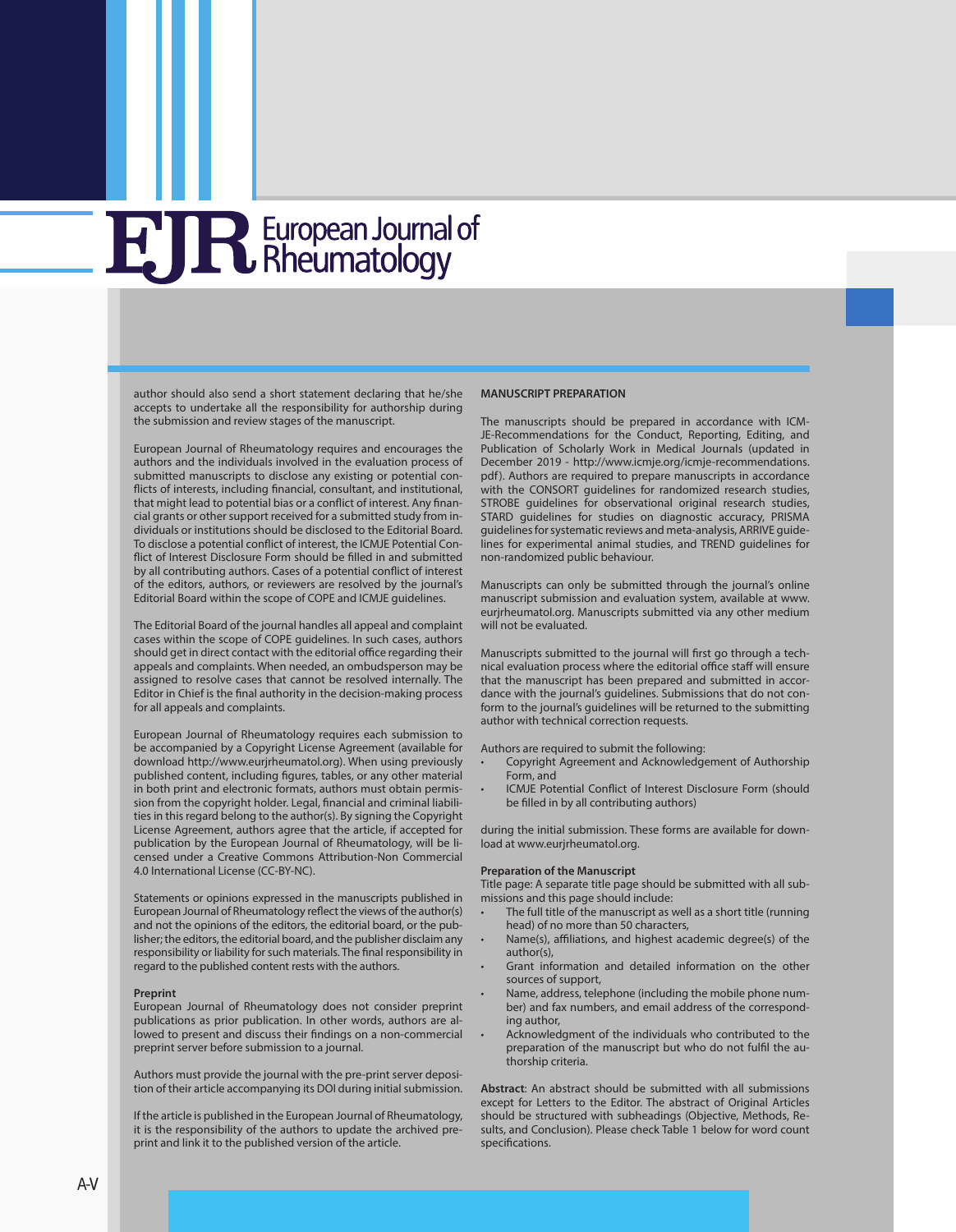## **H JR** European Journal of

**Keywords**: Each submission must be accompanied by a minimum of three to a maximum of six keywords for subject indexing at the end of the abstract. The keywords should be listed in full without abbreviations. The keywords should be selected from the National Library of Medicine, Medical Subject Headings database [\(https://](https://www.nlm.nih.gov/mesh/MBrowser.html) [www.nlm.nih.gov/mesh/MBrowser.html](https://www.nlm.nih.gov/mesh/MBrowser.html)).

**Main Points**: All submissions except letters to the editor and images in rheumatology should be accompanied by 3 to 5 "main points" which should emphasize the most noteworthy results of the study and underline the principle message that is addressed to the reader. This section should be structured as itemized to give a general overview of the article. Since "Main Points" targeting the experts and specialists of the field, each item should be written as plain and straightforward as possible.

#### **Manuscript Types**

**Original Articles**: This is the most important type of article since it provides new information based on original research. The main text of original articles should be structured with Introduction, Methods, Results, and Discussion subheadings. Please check Table 1 for the limitations for Original Articles.

Statistical analysis to support conclusions is usually necessary. Statistical analyses must be conducted in accordance with international statistical reporting standards (Altman DG, Gore SM, Gardner MJ, Pocock SJ. Statistical guidelines for contributors to medical journals. *Br Med J*. 1983;7:1489-1493). Information on statistical analyses should be provided with a separate subheading under the Materials and Methods section and the statistical software that was used during the process must be specified.

Units should be prepared in accordance with the International System of Units (SI).

**Review Articles**: Reviews prepared by authors who have extensive knowledge on a particular field and whose scientific background has been translated into a high volume of publications with a high citation potential are welcomed. These authors may even be invited by the journal. Reviews should describe, discuss, and evaluate the current level of knowledge of a topic in clinical practice and should guide future studies. The main text should contain Introduction, Clinical and Research Consequences, and Conclusion sections. Please check Table 1 for the limitations for Review Articles.

**Case-based Reviews**: Case-based reviews are reports on rare cases or conditions that constitute challenges in diagnosis and treatment, incorporating a mini literature review of a particular area of the field. Please check Table 1 for the limitations for Case-based Reviews.

**Letters to the Editor**: This type of manuscript discusses important parts, overlooked aspects, or lacking parts of a previously published article. Articles on subjects within the scope of the journal that might attract the readers' attention, particularly educative cases, may also be submitted in the form of a "Letter to the Editor." Readers can also present their comments on the published manuscripts in the form of a "Letter to the Editor." Abstract, Keywords, and Tables, Figures, Images, and other media should not be included. The text should be unstructured. The manuscript that is being commented on must be properly cited within this manuscript.

**Images in Rheumatology**: This type of submissions should present a striking image that may challange and inform readers and contribute to their education. Please check Table 1 for the limitations for Images in Rheumatology.

#### **Tables**

Tables should be included in the main document, presented after the reference list, and they should be numbered consecutively in the order they are referred to within the main text. A descriptive title must be placed above the tables. Abbreviations used in the tables should be defined below the tables by footnotes (even if they are defined within the main text). Tables should be created using the "insert table" command of the word processing software and they should be arranged clearly to provide easy reading. Data presented in the tables should not be a repetition of the data presented within the main text but should be supporting the main text.

#### **Figures and Figure Legends**

Figures, graphics, and photographs should be submitted as separate files (in TIFF or JPEG format) through the submission system. The files should not be embedded in a Word document or the main document. When there are figure subunits, the subunits should not be merged to form a single image. Each subunit should be submitted separately through the submission system. Images should not be labeled (a, b, c, etc.) to indicate figure subunits. Thick and thin arrows, arrowheads, stars, asterisks, and similar marks can be used on the images to support figure legends. Like the rest of the submission, the figures too should be blind. Any information within

| Table 1. Limitations for each manuscript type |                   |                            |                        |                    |                          |
|-----------------------------------------------|-------------------|----------------------------|------------------------|--------------------|--------------------------|
| <b>Type of manuscript</b>                     | <b>Word limit</b> | <b>Abstract word limit</b> | <b>Reference limit</b> | <b>Table limit</b> | <b>Figure limit</b>      |
| <b>Original Article</b>                       | 3000              | 400 (Structured)           | 35                     | 6                  | 7 or total of 15 images  |
| <b>Review Article</b>                         | 5000              | 250                        | 50                     | 6                  | 10 or total of 20 images |
| Case-based Reviews                            | 2400              | 200                        | 30                     | No tables          | 10 or total of 20 images |
| Letter to the Editor                          | 500               | No abstract                |                        | No tables          | No media                 |
| Images in Rheumatology                        | 500               | No abstract                | ć                      | No tables          | 4 or total of 8 images   |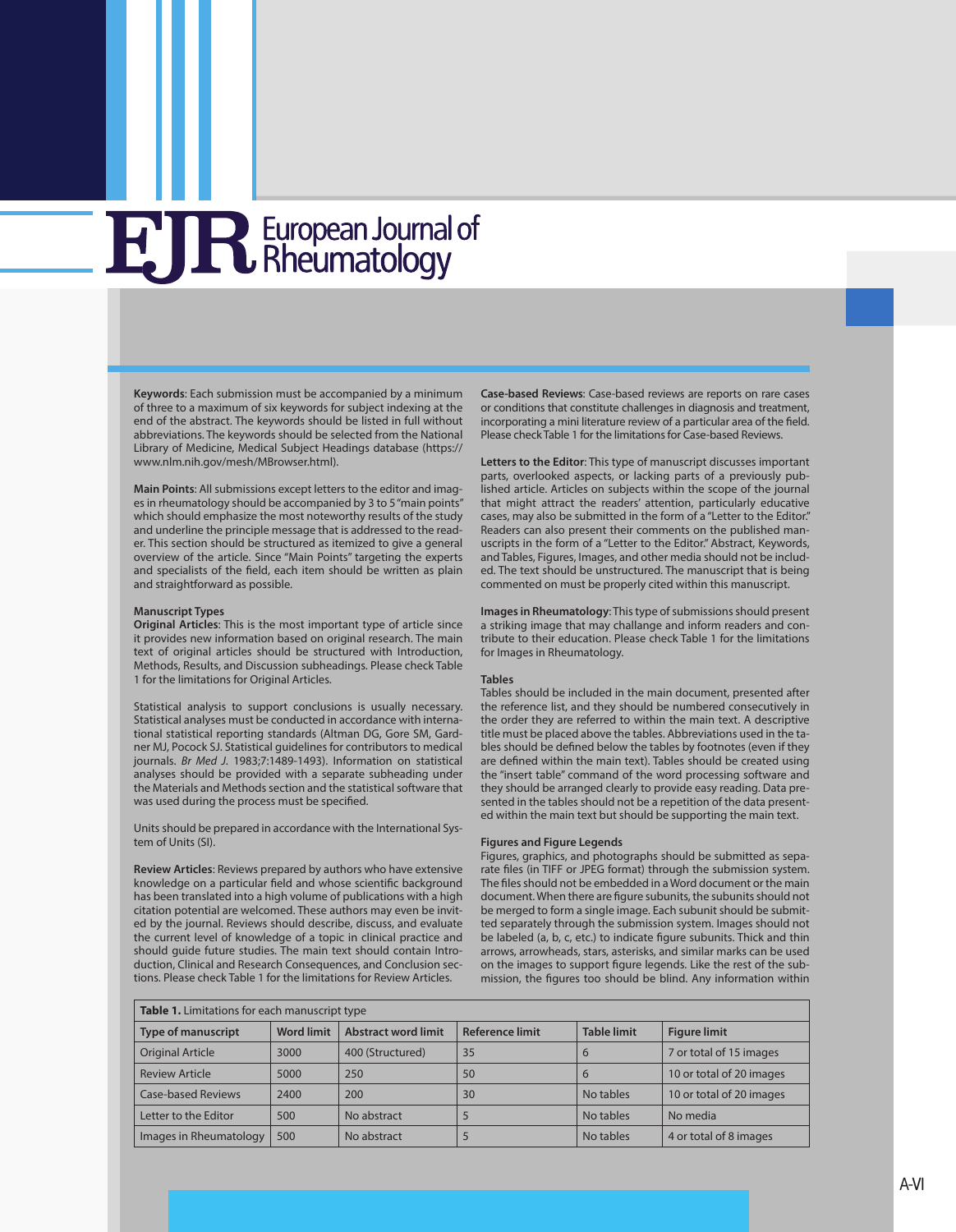## **E JR** European Journal of

the images that may indicate an individual or institution should be blinded. The minimum resolution of each submitted figure should be 300 DPI. To prevent delays in the evaluation process, all submitted figures should be clear in resolution and large in size (minimum dimensions: 100  $\times$  100 mm). Figure legends should be listed at the end of the main document.

All acronyms and abbreviations used in the manuscript should be defined at first use, both in the abstract and in the main text. The abbreviation should be provided in parentheses following the definition.

When a drug, product, hardware, or software program is mentioned within the main text, product information, including the name of the product, the producer of the product, and city and the country of the company (including the state if in USA), should be provided in parentheses in the following format: "Discovery St PET/CT scanner (General Electric, Milwaukee, WI, USA)"

All references, tables, and figures should be referred to within the main text, and they should be numbered consecutively in the order they are referred to within the main text.

Limitations, drawbacks, and the shortcomings of original articles should be mentioned in the Discussion section before the conclusion paragraph.

#### **References**

Both in-text citations and the references must be prepared according to the AMA Manual of style. While citing publications, preference should be given to the latest, most up-to-date publications. If an ahead-of-print publication is cited, the DOI number should be provided. Authors are responsible for the accuracy of references. Journal titles should be abbreviated in accordance with the journal abbreviations in Index Medicus/ MEDLINE/PubMed. When there are six or fewer authors, all authors should be listed. When there are six or fewer authors, all authors should be listed. If there are seven or more authors, the first three authors should be listed followed by "et al." In the main text of the manuscript, references should be cited in superscript after punctuation. The reference styles for different types of publications are presented in the following examples.

**Journal Article**: Rankovic A, Rancic N, Jovanovic M, et al. Impact of imaging diagnostics on the budget – Are we spending too much? *Vojnosanit Pregl*. 2013;70:709-711.

**Book Section**: Suh KN, Keystone JS. Malaria and babesiosis. In: Gorbach SL, Barlett JG, Blacklow NR, eds. *Infectious Diseases*. Philadelphia: Lippincott Williams; 2004:2290-2308.

**Books with a Single Author**: Sweetman SC. *Martindale the Complete Drug Reference*. 34th ed. London: Pharmaceutical Press; 2005.

**Editor(s) as Author**: Huizing EH, de Groot JAM, editors. *Functional Reconstructive Nasal Surgery*. Stuttgart-New York: Thieme; 2003. **Conference Proceedings**: Morales M, Zhou X. Health practices of immigrant women: indigenous knowledge in an urban environment. Paper presented at: 78th Association for Information Science and Technology Annual Meeting; November 6-10; 2015; St Louis, MO. Accessed March 15, 2016. [https://www.asist.org/files/](Morales M, Zhou X. Health practices of immigrant women: indigenous knowledge in an urban environment. Paper presented at: 78th Association for Information Science and Technology Annual Meeting; November  6-10; 2015; St Louis, MO. Accessed March 15, 2016. https://www.asist.org/files/meetings/am15/proceedings/openpage15.html) [meetings/am15/proceedings/openpage15.html](Morales M, Zhou X. Health practices of immigrant women: indigenous knowledge in an urban environment. Paper presented at: 78th Association for Information Science and Technology Annual Meeting; November  6-10; 2015; St Louis, MO. Accessed March 15, 2016. https://www.asist.org/files/meetings/am15/proceedings/openpage15.html)

**Scientific or Technical Report**: Cusick M, Chew EY, Hoogwerf B, et al. Early Treatment Diabetic Retinopathy Study Research Group. Risk factors for renal replacement therapy in the Early Treatment Diabetic Retinopathy Study (ETDRS), Early Treatment Diabetic Retinopathy Study Kidney Int: 2004. Report No: 26.

**Thesis**: Maiti N. *Association Between Behaviours, Health Characteristics and Injuries Among Adolescents in the United States*. Dissertation. Palo Alto University; 2010.

**Epub Ahead of Print Articles**: Cai L, Yeh BM, Westphalen AC, Roberts JP, Wang ZJ. Adult living donor liver imaging. *Diagn Interv Radiol*. Published online February 24, 2016. doi: 10.5152/ dir.2016.15323. [Epub ahead of print].

**Manuscripts Published in Electronic Format**: Morse SS. Factors in the emergence of infectious diseases. *Emerg Infect Dis*. (serial online) 1995 Jan-Mar (cited 1996 June 5): 1(1): (24 screens). Available from: URL: [http:/ www.cdc.gov/ncidodlElD/cid.htm](http://http:/%20www.cdc.gov/ncidodlElD/cid.htm).

#### **REVISIONS**

When submitting a revised version of a paper, the author must submit a detailed "Response to the reviewers" that states point by point how each issue raised by the reviewers has been covered and where it can be found (each reviewer's comment, followed by the author's reply and line numbers where the changes have been made) as well as an annotated copy of the main document. Revised manuscripts must be submitted within 30 days from the date of the decision letter. If the revised version of the manuscript is not submitted within the allocated time, the revision option may be canceled. If the submitting author(s) believe that additional time is required, they should request this extension before the initial 30-day period is over.

Accepted manuscripts are copy-edited for grammar, punctuation, and format. Once the publication process of a manuscript is completed, it is published online on the journal's webpage as an aheadof-print publication before it is included in its scheduled issue. A PDF proof of the accepted manuscript is sent to the corresponding author and their publication approval is requested within 2 days of their receipt of the proof.

#### **Editor in Chief**: George C. Tsokos

**Address**: Division of Rheumatology, Beth Israel Deaconess Medical Center, Harvard Medical School, Boston, Massachusetts, USA **E-mail**: [editorialoffice@eurjrheumatol.org](mailto:editorialoffice@eurjrheumatol.org) **Managing Editor:** Ahmet Mesut Onat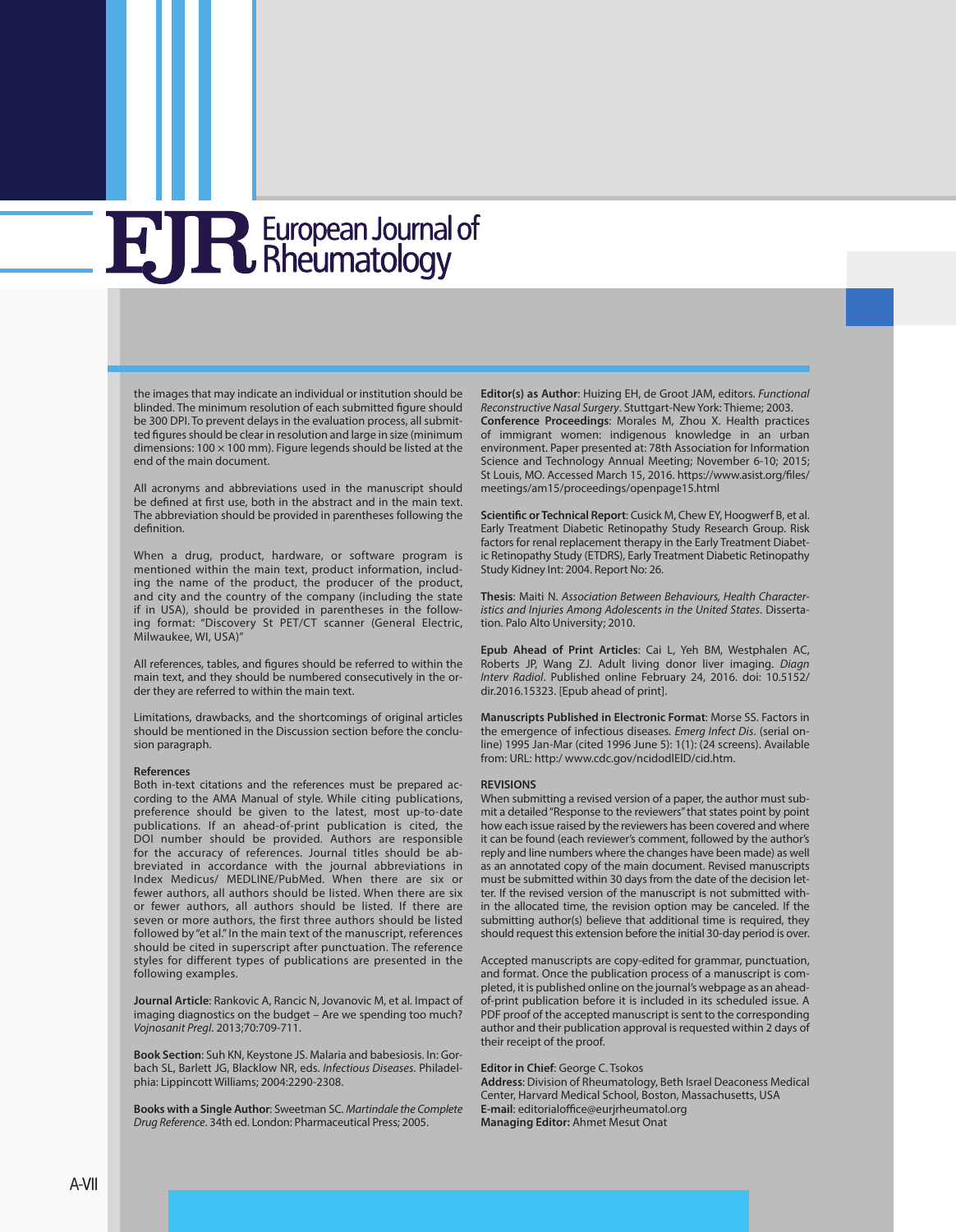### **CONTENTS**

### Original Articles